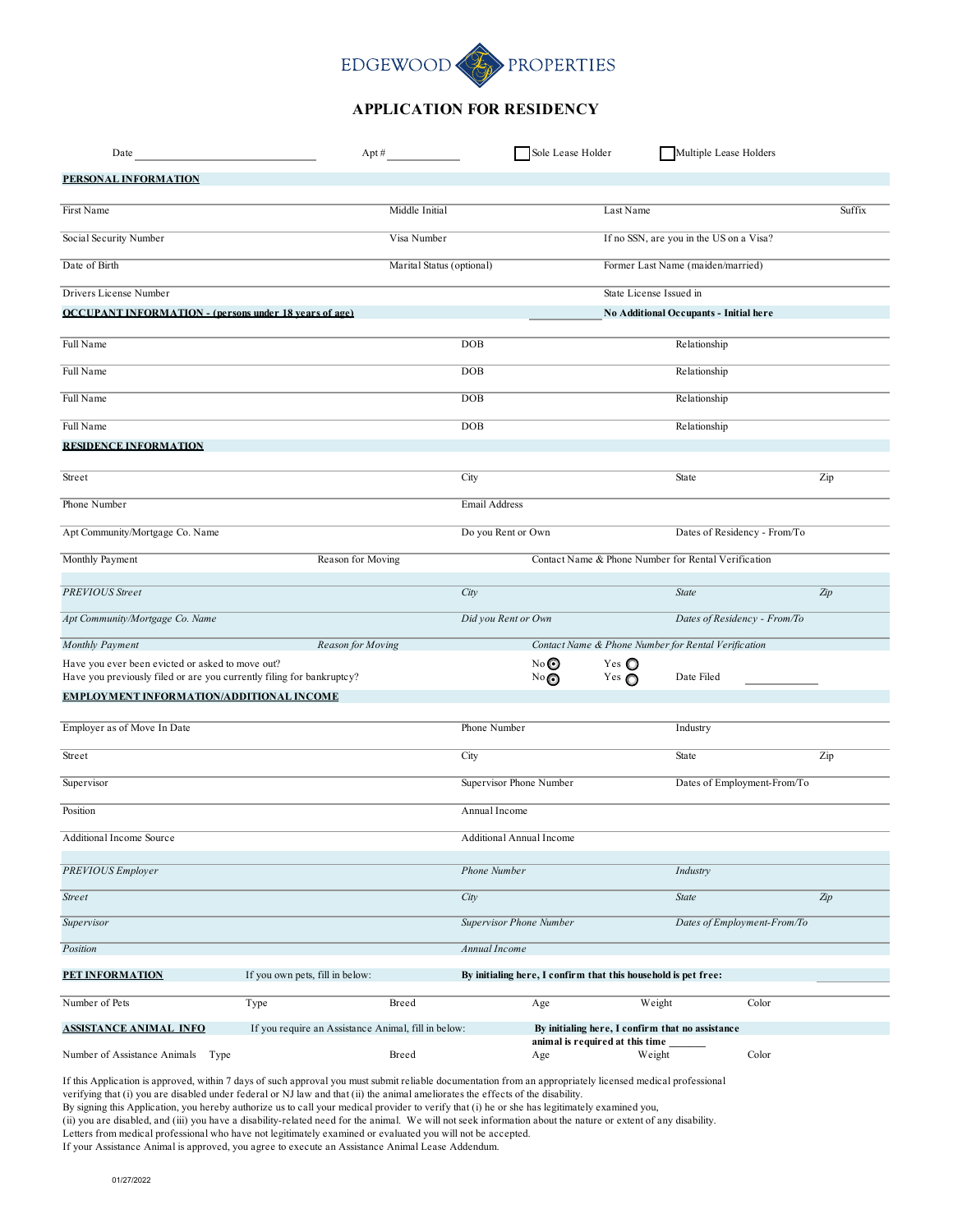|            | <b>VEHICLE INFORMATION</b>                        |                 | Edgewood Properties cannot guarantee parking for all vehicles listed below.                                                                                        |              |                                                                                                                                                                                                                                                                                                                                                                                                                                                                 |              |
|------------|---------------------------------------------------|-----------------|--------------------------------------------------------------------------------------------------------------------------------------------------------------------|--------------|-----------------------------------------------------------------------------------------------------------------------------------------------------------------------------------------------------------------------------------------------------------------------------------------------------------------------------------------------------------------------------------------------------------------------------------------------------------------|--------------|
| Make       |                                                   | Model           | Year                                                                                                                                                               | Color        | License Plate #                                                                                                                                                                                                                                                                                                                                                                                                                                                 | <b>State</b> |
| Make       |                                                   | Model           | Year                                                                                                                                                               | Color        | License Plate #                                                                                                                                                                                                                                                                                                                                                                                                                                                 | State        |
| Make       |                                                   | Model           | Year                                                                                                                                                               | Color        | License Plate #                                                                                                                                                                                                                                                                                                                                                                                                                                                 | State        |
|            | <b>CONVICTION INFORMATION</b>                     |                 |                                                                                                                                                                    |              |                                                                                                                                                                                                                                                                                                                                                                                                                                                                 |              |
|            |                                                   |                 | Are you subject to subject to a lifetime registration requirement under a State sex offender registry?                                                             |              |                                                                                                                                                                                                                                                                                                                                                                                                                                                                 |              |
| N0         | Yes                                               | If Yes:<br>When | What State                                                                                                                                                         | Explanation: |                                                                                                                                                                                                                                                                                                                                                                                                                                                                 |              |
|            |                                                   |                 | Have you ever been convicted of drug-related criminal activity for the manufacture or production of methamphetamine on the premises of federally-assisted housing? |              |                                                                                                                                                                                                                                                                                                                                                                                                                                                                 |              |
| No         | Yes                                               | When<br>If Yes: | <b>What State</b>                                                                                                                                                  | Explanation: |                                                                                                                                                                                                                                                                                                                                                                                                                                                                 |              |
|            |                                                   |                 |                                                                                                                                                                    |              | NOTE: Your criminal history will be reviewed and considered. You may provide evidence demonstrating inaccuracies within your criminal record or evidence of rehabilitation or other mitigating factors. This application is a<br>conditional offer to rent or lease a rental dwelling unit subject to availability and contingent on a subsequent inquiry into your criminal record, or any other eligibility criteria that the housing provider may lawfully u |              |
|            | <b>EMERGENCY INFORMATION - (not an occupant):</b> |                 |                                                                                                                                                                    |              |                                                                                                                                                                                                                                                                                                                                                                                                                                                                 |              |
| First Name |                                                   |                 | Middle Initial                                                                                                                                                     | Last Name    |                                                                                                                                                                                                                                                                                                                                                                                                                                                                 | Suffix       |
| Street     |                                                   |                 | City                                                                                                                                                               |              | <b>State</b>                                                                                                                                                                                                                                                                                                                                                                                                                                                    | Zip          |

| <b>Succi</b> | $\cup$ IV     | State                        |  |
|--------------|---------------|------------------------------|--|
| Phone Number | le lationship | Allow Key Access - yes or no |  |

In connection with this Application for an apartment located at , the undersigned ("you" or "your") hereby deposits with Edgewood Properties, Inc. ("we", "us", or "our") the sum of the Reservation Fee & Application Fee as detailed below.

RESERVATION FEE - Lease executed within seven (7) calendar days of application- \$300

We will apply the Reservation Fee in accordance with the provisions set forth below. The Application Fee is a non-refundable application fee for processing this Application and will not be refunded to you. Upon receipt of this Application, Application Fee and Reservation Fee, we will set aside and reserve the Apartment Home for you. ALL PAYMENTS MUST BE MADE PAYABLE TO THE COMMUNITY LISTED ABOVE. EDGEWOOD PROPERTIES ASSUMES NO LIABILITY FOR IMPROPERLY ENDORSED/BLANK PAYMENTS.

By submitting this Application, you agree to enter into a lease ("Lease") for the Apartment Home under the terms specified in this Application. We may require you to sign the Lease concurrently with your submission of this Application. However, if we put you on a waiting list for an Apartment Home, you will not be obligated to sign a Lease until we advise you (in writing, in person or by telephone) that an Apartment Home is available, and you accept the Apartment Home. You will have 24 hours after you are notified by us to accept or reject the Apartment Home, which you may do in writing, in person or by telephone. If you accept the Apartment Home, you will have 24 hours to pay all associated deposits and you must sign a lease within the specified timeframe or your rights to lease the Apartment Home will terminate. If you do not timely notify us of your acceptance of the Apartment Home, we will thereafter have no obligation to lease the Apartment Home to you.

If, for any reason, we decline this Application, then we will refund the Reservation Fee to you in full. If we approve this Application, we will ask that you execute the Lease (if you have not already done so). Upon your execution of the Lease, we will apply a portion of the Reservation Fee to your first months rent that is due upon the execution of the Lease. If, however, you decide prior to executing the Lease that, notwithstanding this Application, and our approval, you no longer wish to proceed with the Lease, you must so notify us in writing (the "Termination Notice"). To be effective, the Termination Notice must be delivered by you during regular business hours to one of our representatives at the leasing office where the Apartment Home is located. Concurrently with your delivery of the Termination Notice to us, in consideration for our having held the Apartment Home off the market and reserved the Apartment Home for you, it is agreed that the Reservation Fee specified above will be Forfeited.

In all events, if you have not executed and returned the Lease within the time required as outlined above, we will assume that you are not interested in proceeding, the Apartment Home will no longer be reserved for you, and the Reservation Fee will be forfeited.

By accepting the Reservation Fee and Application Fee from you, we are not obligated to approve this Application or rent the Apartment Home to you. Our approval of this Application is contingent upon our receipt of a satisfactory report of your rental history, credit history, criminal history and other information that we deem necessary.

By signing this Application, you certify that all persons over eighteen years of age who will be occupying the Apartment Home have completed and provided to us a separate Application for Residency, and that each such occupant of the Apartment Home will sign the Lease at the time required by us. You authorize us, through our designated agent or employees, to obtain and verify all credit and criminal information for the purpose of determining whether or not to lease the Apartment Home to you. You understand that should you enter into the Lease for the Apartment Home,we and our designated agents and employees will have a continuing right to review your credit and criminal information, rental application, payment history and occupancy history for account review purposes and for improving application methods.

If you misrepresent any information on the application you will be denied. In general, if misrepresentations are found after the Lease is signed, your Lease will be terminated.

It is unlawful to discriminate against an applicant or tenant because of their race, color, national origin, religion, gender, familial status, disability, or any **other basis that may be protected under applicable state or local law.**

**All Terms offered must be approved by the Property Manager to be valid. All offers subject to credit and criminal approval. Actual rates/discounts may change based upon credit reporting.**

Signature of Applicant Date of Applicant Date of Applicant Date of Applicant Date of Applicant Date of Applicant Date of Applicant Date of Applicant Date of Applicant Date of Applicant Date of Applicant Date of Applicant D



Leasing Consultant Date of the Consultant Date of the Consultant Date of the Consultant Date of the Consultant